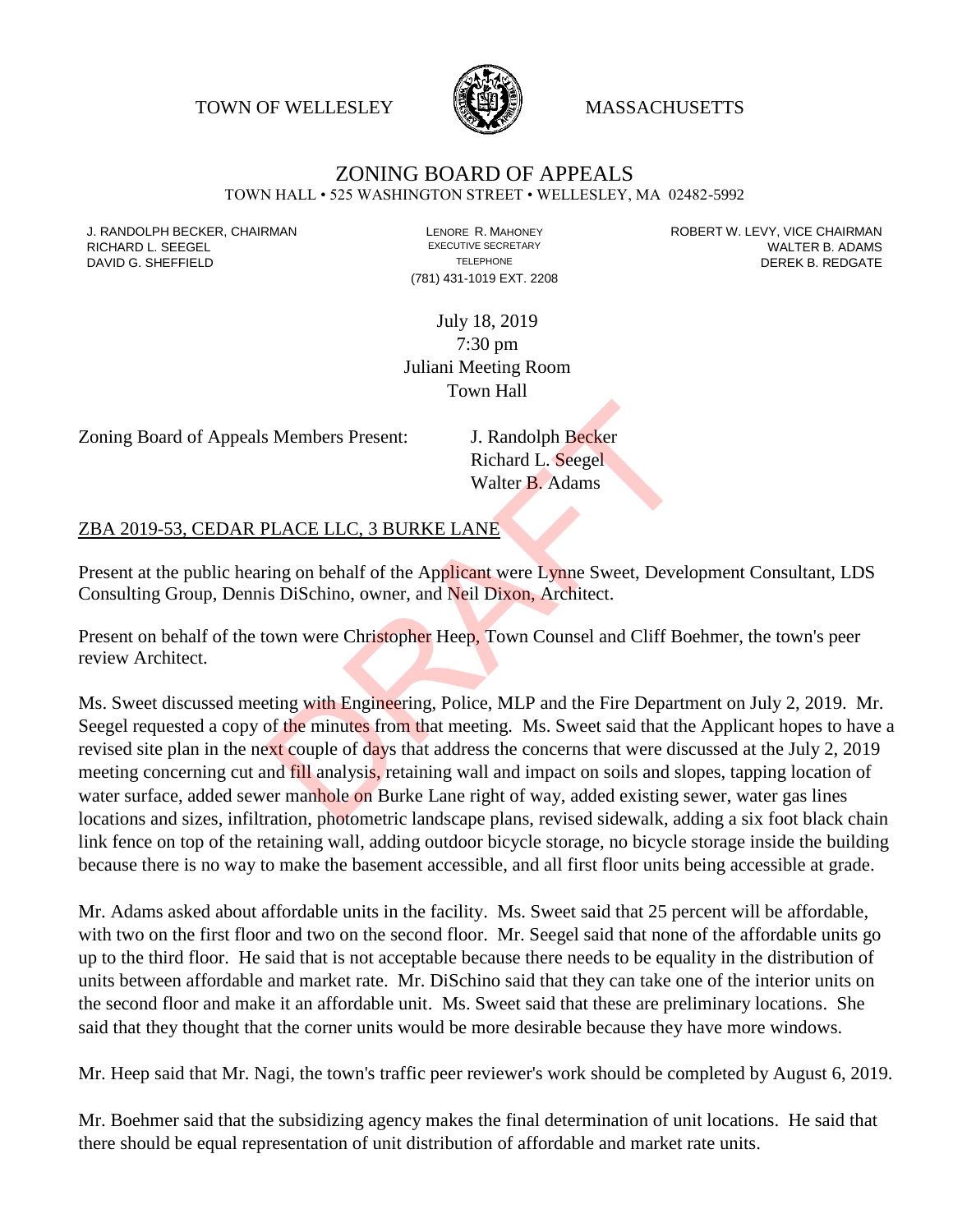Mr. Boehmer said that the new civil engineering drawings need to address Group 1 units. He discussed overall siting strategy, development pattern in the neighborhood, development in the interior of the lot, terracing, preservation of existing historic home, improvements to streetscape on Burke Lane, and house serving as screening of larger building. He said that he would need to see more site sections that show context that goes in both directions, more accurate building elevations and better information for the new building. He said that he understood the minimal amount of usable outdoor space due to topographical constraints. Ms. Sweet said that they had more usable land in previous plans but the neighbors requested that it be reduced. Mr. Becker said that he would like to see those plans.

Mr. Boehmer discussed the Tree Preservation Plan, Board of Selectmen recommendation for more outdoor space, getting the garage doors off the street, and change of location for bicycle storage. Mr. Seegel asked if there will there be a roof over the bicycle storage area. He asked if there is any room for bicycle storage in the garages.

Mr. Adams asked what the basement will be used for. Ms. Sweet said that it will be for mechanicals and pipes, etc. Mr. Adams said that the basement will start to be used by tenants for storage unless they are locked out. Mr. Boehmer said that the Applicant should get an advisory opinion from the Accessibility Board. He said that they will need guidance on the accessibility of the existing building. Mr. DiSchino said that the Management Office is on the first floor. He discussed possibly requesting a variance to allow bicycle storage in the basement. Mr. Boehmer said that the civil engineer should look at all site amenities to see which ones need to be accessible. The basement will be used for. Ms. Sweet said that it will<br>id that the basement will start to be used by tenants for s<br>r said that the Applicant should get an advisory opinion f<br>will need guidance on the accessibility of t

Mr. Boehmer said that the location of the dumpster close by the neighbor to the south could have a negative impact on the neighbor. Ms. Sweet said that the location of the dumpster has to do with safety issues on the site for fire trucks, moving trucks, etc. Mr. DiSchino said that it was moved from the original location to make it less visible to the neighbors.

Mr. Boehmer discussed van accessible space. Ms. Sweet said that both spaces are wide enough for vans, per the civil engineer. Mr. Boehmer said that the dimensions should be added to the plans.

Mr. Boehmer asked about mail delivery. Mr. DiSchino said that mail delivery will be outside.

Mr. Boehmer discussed condensing the units in the attic, transformer location, sprinklering the buildings, and change in use from single family with accessory office.

Mr. Boehmer asked for a sketch up model. He said that the building is very monumental and not in keeping with homes in the Wellesley/Weston area. He said that the Applicant should try to create a more organic feeling to the building, tweak the massing of the building, ease the scale of the building, and address add on pieces. He said that the use of vinyl siding on a building this size is not a good idea because of long term maintenance issues. He said that most homes in Wellesley do not have vinyl siding. He said that the massing issue is more important than the vinyl siding.

Mr. DiSchino discussed the height restriction in Wellesley of 45 feet.

Ms. Sweet discussed the goal to have the market rate units more affordable than similar units.